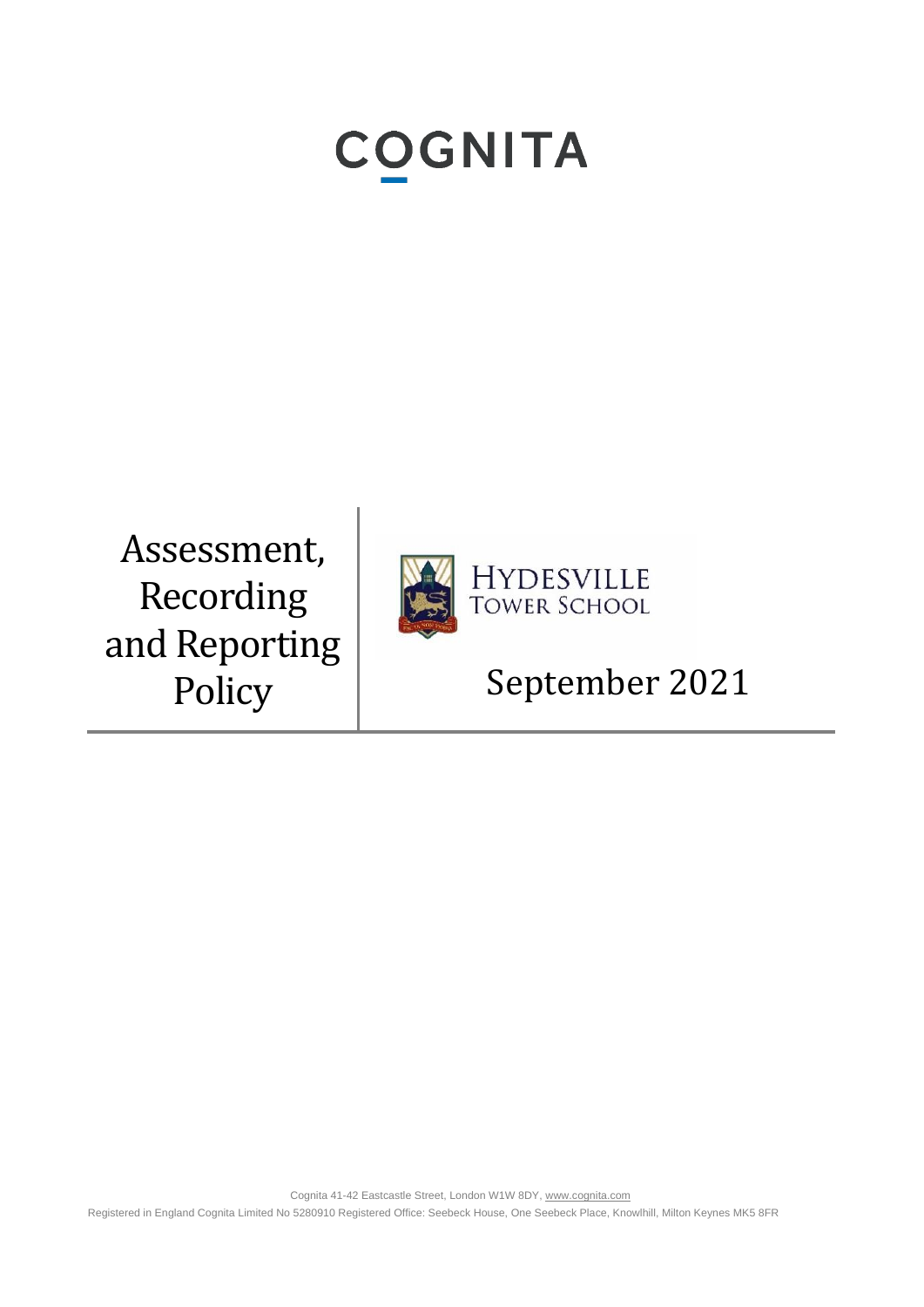#### **1 Introduction**

1.1 The purpose of this policy is to support the implementation of high quality and informative assessment arrangements. We see assessment as part of our core business in order to ensure that all children make the best progress possible and attain high standards. Effective assessment practice is part of a whole school pedagogy informed by the effective implementation of:



#### **2 Purpose**

- 2.1 The purpose of this policy is to outline the rationale and approach to assessment, recording and reporting in our school. This policy has four parts:
	- **Assessment**
	- Recording assessment information
	- Reporting to parents
	- Evaluation
- 2.2 This policy applies to all pupils, including those in the Early Years.
- 2.3 This policy is compliant with the following regulatory requirements, as outlined in the Independent School Standards.
	- Teachers systematically assess pupils and make use of assessment to plan and modify provision for them.
	- As stated in Paragraph 3: The standard in this paragraph is met if the proprietor ensures that the teaching at the school (g) demonstrates that a framework is in place to assess pupils' work regularly and thoroughly and use information from that assessment to plan teaching so that pupils can progress;
	- As stated in Paragraph 4: The standard in this paragraph is met where the proprietor ensures that a framework for pupil performance to be evaluated, by reference to the school's own aims as provided to parents or national norms, or to both, is in place.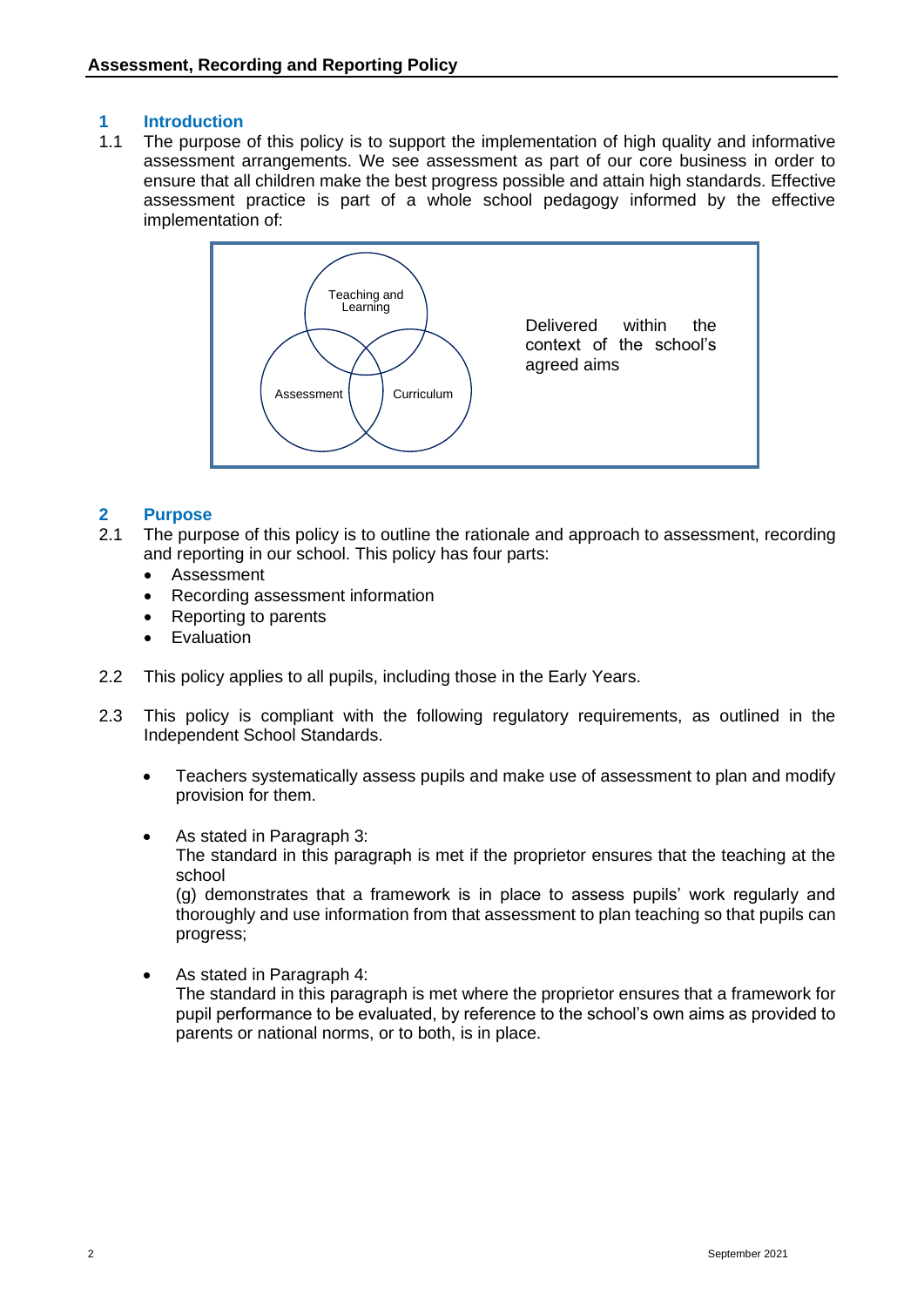#### **3 Assessment: Types of Assessment**

3.1 We assess in different ways and with different purposes during the academic year. We use three forms of assessment:

| Formative assessment                                                                                                                                                                                                                                                                                                                                                                                                                       | In-school summative                                                                                                                                                                                                                                                                                                                                                                                                                                        | Standardised summative                                                                                                                                                                                                                                                                |
|--------------------------------------------------------------------------------------------------------------------------------------------------------------------------------------------------------------------------------------------------------------------------------------------------------------------------------------------------------------------------------------------------------------------------------------------|------------------------------------------------------------------------------------------------------------------------------------------------------------------------------------------------------------------------------------------------------------------------------------------------------------------------------------------------------------------------------------------------------------------------------------------------------------|---------------------------------------------------------------------------------------------------------------------------------------------------------------------------------------------------------------------------------------------------------------------------------------|
|                                                                                                                                                                                                                                                                                                                                                                                                                                            | assessment                                                                                                                                                                                                                                                                                                                                                                                                                                                 | assessment                                                                                                                                                                                                                                                                            |
| Used by teachers to<br>evaluate pupils' knowledge,<br>skills and understanding on<br>a day-to-day and lesson by<br>lesson basis and to tailor<br>teaching accordingly.<br>This includes: quick recap<br>questions, scrutiny of pupils'<br>work, providing feedback<br>and pupils' responding,<br>observational assessment,<br>quizzes and self-<br>assessment.<br>For Early Years,<br>assessments are carried out<br>through observations. | Used by teachers to<br>evaluate how much a pupil<br>has learned at the end of a<br>teaching unit and should<br>include, where relevant,<br>internal standardisation.<br>This includes: end of unit<br>assessments, spelling tests,<br>mental maths test, mid or<br>end of year exams, reviews<br>for pupils with SEND<br>(Special Educational Needs<br>and/or Disabilities).<br>In Reception, some of the<br>above in-school<br>assessments are also used. | Externally set, marked and<br>standardised. Also validated<br>by an external body.<br>This includes:<br>GL Assessments (PTiE,<br>PTIM), CAT4 tests, YELLIS,<br>MidYIS, GCSE.<br>In Reception, an Early<br>Year's external moderation<br>is carried out by Walsall<br>local authority. |

3.2 All summative assessment should be used formatively. Teachers should routinely analyse summative assessment and identify the next steps for subjects and specific pupils.

### **4 Principles of Assessment**

The primary principle of assessment is that it should be fit for the purpose intended. Assessment is an integral part of teaching and lies at the heart of promoting pupils' learning. Assessment should provide information which is clear, valid, reliable and free from bias. Assessment should be used to move learning forward and facilitate responsive teaching. The guiding principles below are used to help ensure that we maximise the impact of our assessment.

#### **5 Principles of Formative Assessment**

- 5.1 Formative assessment should:
	- Give 'of the moment' information about pupils' knowledge and understanding of a topic, skill or concept;
	- Be interactive and lead to dialogue;
	- Help pupils understand what they have done well and what they need to do to improve;
	- Be inclusive of all abilities;
	- Support immediate planning to improve progress and attainment; and
	- Support home learning and home-school partnership.

#### **6 Principles of in-school and Standardised Summative Assessment**

- 6.1 These forms of assessment should be used:
	- Formatively by teachers to plan for the next steps, target set and precision teach;
	- To triangulate wider assessment judgement;
	- To evidence progress over time;
	- To compare cohorts and groups of pupils;
	- To assess against agreed benchmark standards; and
	- As a basis for reporting.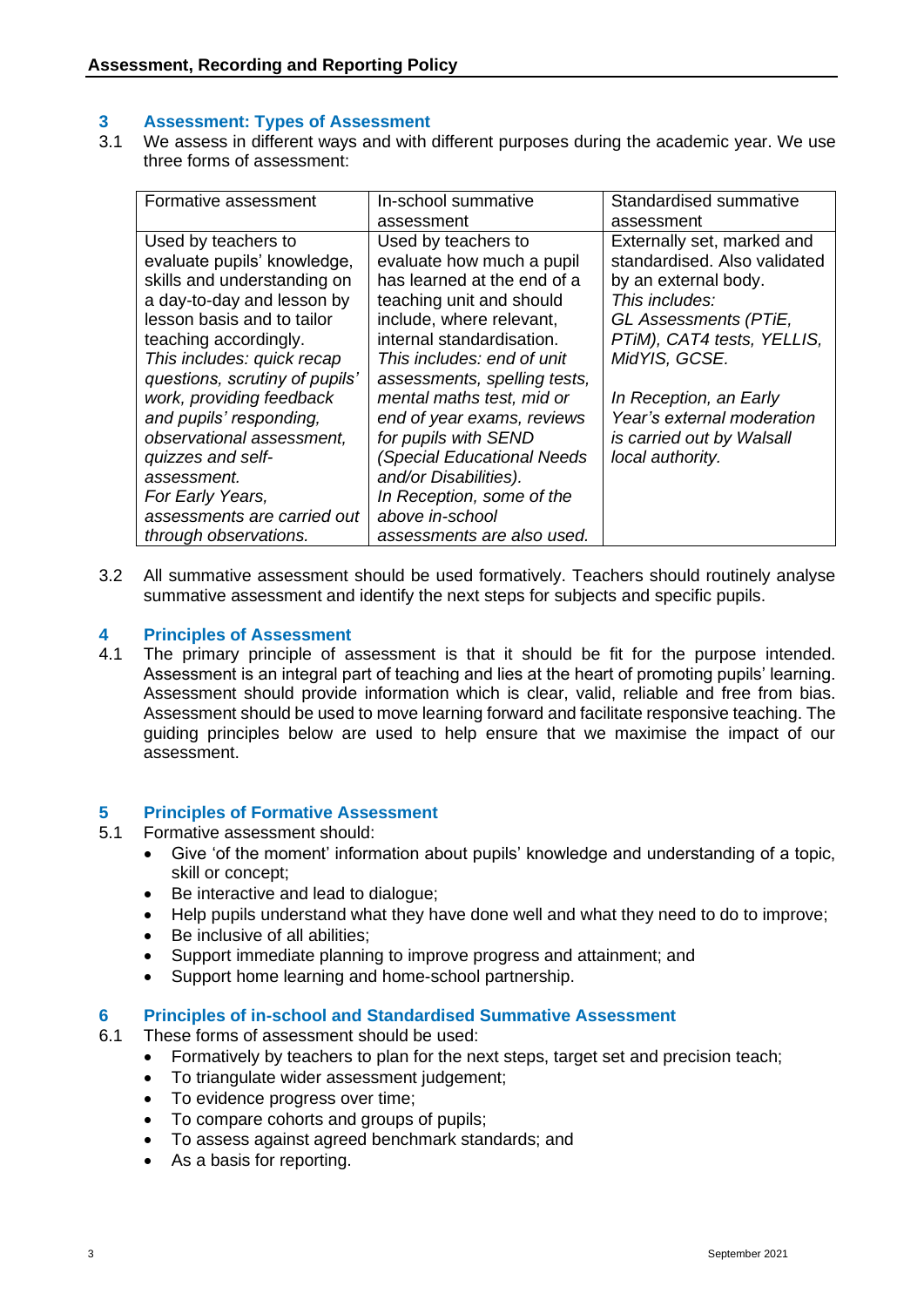#### **7 Mastery and Depth**

- 7.1 The current version of the National Curriculum is predicated on a different assumption than in previous versions where there was an expectation of 'acceleration', i.e. moving children on through levels and sublevels regardless of the security of their learning. Now, we are looking for depth and mastery in learning. This does not exclude acceleration but 'moving on' should never be at the expense of depth and mastery.
- 7.2 A mastery approach to learning is at the heart of the National Curriculum and also part of great pedagogy. This means that teachers need to think, plan and teach differently. Teachers need to consider how to ensure that their pupils have opportunities to develop depth and mastery in their learning before considering acceleration. By promoting depth, learning is more likely to become secure and embedded.
- 7.3 Our school therefore ensures that our pupils can evidence the meeting of the 'Minimum Expectations' as set by Cognita, which are linked to National Curriculum assessment criteria and are included in the document 'Minimum Expectations for English and Mathematics'. Our staff understand that this document has been designed to identify the minimum expectations and should not be used to put a ceiling on our pupils' achievement and attainment.
- 7.4 The 'Minimum Expectations for English and Mathematics' document does not define a set curriculum model for any Cognita school and our school will ensure that there are appropriate schemes of work and curriculum maps in place to guide both coverage and expectations. Although end of year group expectations are indicated, these are viewed as a guide. The absolute minimum expectations are those for the end of each Key Stage. Our school may therefore decide to move the content from year to year to meet the needs of different groups of pupils or a change of context for the school. It is anticipated that, as a Cognita school, we should constantly aim to exceed these minimum expectations and that the content of the 'Minimum Expectations' document should not cap expectation in our school.
- 7.5 In relation to mastery in learning, we look for the following characteristics: Retention – long term retention and use of learning. Application – independent application in a manner the context demands. Critically evaluating, taking learning from one area and applying to another. Metacognition – knowing why and how to recall knowledge and skills in order to utilise. Connection – making connections between subjects and aspects of learning. Approach – evidence of leading own learning; teaching others; ability to explain own learning and the skills being utilised and flexibility in use of learning. Innovation – using learning in a different and innovate context.
- 7.6 At times, pupils exceed well beyond Age Related Expectations. In these instances, teachers will look to the next year's expectations as outlined in the National Curriculum and consider how increasing the breadth of learning and understanding can be achieved.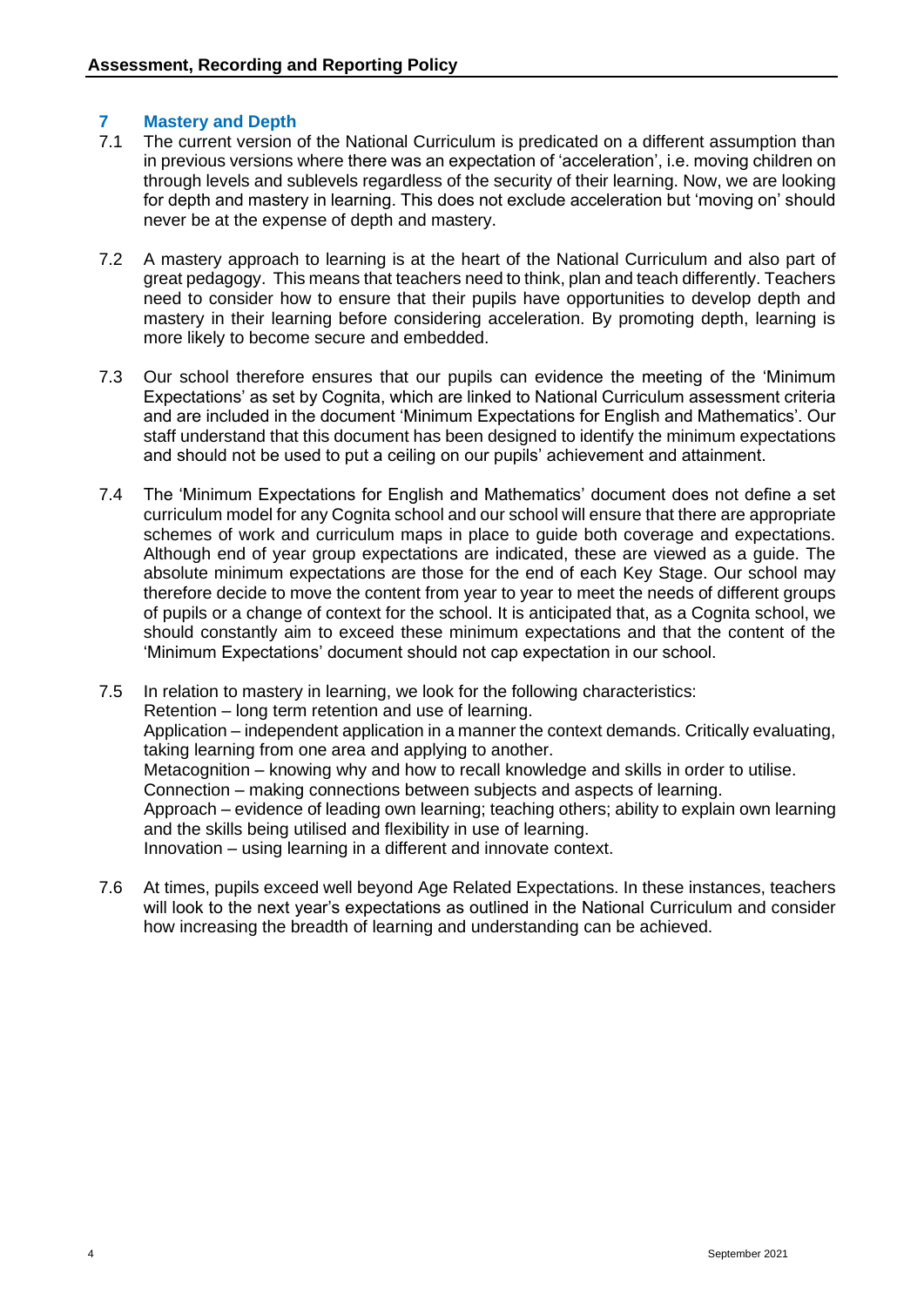#### **8 In-school and Standardised Summative Assessment**

8.1 Our key summative assessment points over the year, whether in-school or standardised, are identified in the following assessment planner so that all staff and pupils can see and prepare for them.

| Year<br><b>Group</b>       | <b>Assessment</b>                                                | When     | How is the data used?                                                                                                                                                                                                                                                                                                                                                                 |
|----------------------------|------------------------------------------------------------------|----------|---------------------------------------------------------------------------------------------------------------------------------------------------------------------------------------------------------------------------------------------------------------------------------------------------------------------------------------------------------------------------------------|
| $\mathsf{R}$               | Wellcomm                                                         | Autumn 1 | Assessment to establish stage of development of<br>pupils on entry. Implementation of next steps for<br>Ongoing Speech and Language<br>child.<br>each<br>assessment throughout the year used as a toolkit for<br>and<br>intervention.<br>Interventions<br>screening<br>implemented where necessary.                                                                                   |
| <b>Y7</b>                  | <b>MidYIS</b>                                                    | Autumn 1 | The test measures pupils' developed ability and<br>identifies strengths and weaknesses. Data is used<br>to establish a baseline for each pupil and to assist<br>with planning and differentiation in class. The data is<br>also used for target setting, making<br><b>GCSE</b><br>predictions and calculating overall value added<br>performance for the school.                      |
| Y10                        | Yellis                                                           | Autumn 1 | The test measures pupils' developed ability and<br>identifies strengths and weaknesses. Teachers use<br>this data to inform their planning and differentiation<br>within the classroom. Data is used for target setting,<br>making final GCSE predictions and calculating<br>overall value added performance for the school.                                                          |
| Y4<br>$\blacksquare$<br>Y8 | CAT4                                                             | Autumn 1 | The tests measure pupils' developed ability and<br>identifies strengths and weaknesses. Teachers use<br>this data to inform their planning and differentiation<br>within the classroom. Data is used for 11 Plus and<br>GCSE predictions and target setting.                                                                                                                          |
| Y1<br>Y8                   | Progress<br><b>Tests</b><br>in.<br>English<br>(PTiE)             | Summer 2 | The tests are linked to the new National Curriculum<br>and measure technical English skills in spelling,<br>grammar, punctuation and reading comprehension.<br>The data is used to assist with target setting and<br>identify intervention. The data is also used in<br>conjunction with ongoing formative and summative<br>assessments to assist in final end of year<br>judgements. |
| Y <sub>1</sub><br>Y8       | Progress<br><b>Tests</b><br>in<br><b>Maths</b><br>(PTiM)         | Summer 2 | The tests are linked to the new National Curriculum<br>mathematical<br>knowledge<br>and<br>and<br>assess<br>applications through reasoning and problem solving.<br>The data is used to assist with target setting and<br>identify intervention. The data is used in conjunction<br>with ongoing formative and summative assessments<br>to assist in final end of year judgements.     |
| Y <sub>6</sub>             | National<br>Curriculum<br><b>Tests</b><br>(Internally<br>marked) | Summer 1 | Pupils are assessed in English (reading<br>and<br>and<br>(arithmetic<br>grammar)<br>mathematics<br>and<br>reasoning). The results are used to support teacher<br>judgement at the end of Key Stage 2.                                                                                                                                                                                 |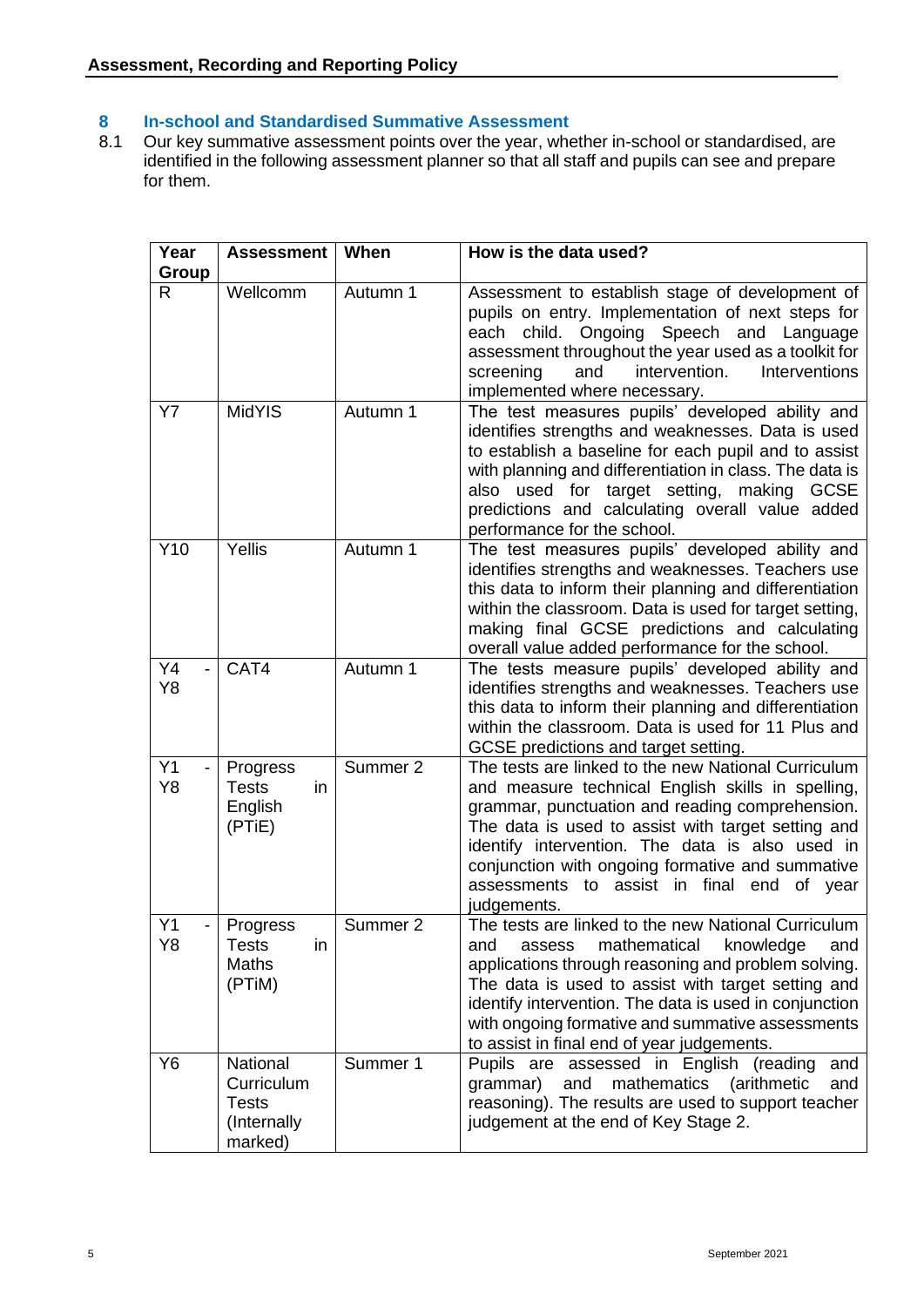#### **9 Integrity of Assessment Information**

- 9.1 In order for our assessment processes to be robust and valid, we ensure that all staff are competent in the use of assessment. We do this by:
	- Using clear assessment criteria;
	- Assigning time to support the training of staff in what constitutes robust assessment;
	- Assigning time for the moderation of assessment judgement; and
	- Triangulating judgements from a range of assessments, including from learning walks and pupil work.
- 9.2 A key strategy for ensuring that assessment judgements are valid and reliable is the use of in-school moderation. Moderation is used to ensure that the judgement of all relevant staff about the quality of a piece of work or an assessment piece is the same.
- 9.3 Where possible our school will look for opportunities to moderate our assessment judgements with colleagues from different schools. Teachers in Years 2 and 6 attend moderation meetings organised by Walsall Council to ensure our school is always up to date with the national process. Moderation in the Senior School takes place within subject departments and across Cognita schools. GCSE subject teachers are given the opportunity to attend training and meetings hosted by examination boards to ensure consistency of marking in the Senior School.

#### **10 Use of Formative Assessment**

10.1 Formative assessment takes place on a daily basis and is used to inform the pupil and the teacher on pupil progress. This can take place through teacher and pupil dialogue, marking, listening to pupils read, observations, discussing work, questions and answers and selfassessment. Teachers will inform pupils regularly of the next steps in their learning. Teachers will also enlist the support and guidance of the school SENDCo and MAT Co-ordinator when assessing pupils with specific learning needs.

In Early Years, continual formative assessment is carried out in the form of observational assessments of the pupils' interactions in and around the setting. These assessments link to the EYFS Ages and Stages to assess each pupil's progress and development. These assessments are made on the basis of observations and knowledge of the whole child. In Reception, pupils are assessed against the Early Learning Goals and results are reported to the local authority. Each pupil has a learning journey which measures their development throughout the year. The school takes part in all reasonable moderation activities specified by the local authority and provides information relating to the EYFS Profile and assessment as requested. Parents play an important role in observations and assessment and are given opportunities to discuss the development of their child at regular parent consultation meetings as well as at the beginning or the end of the day. Furthermore, the pupils' own assessment of their learning is tracked through pupil voice. Each pupil is acutely aware of their learning journey and is able to look at it whenever it pleases them, passing comments, asking questions and requesting things be added. At Hydesville we believe that the pupils should lead their own learning in ways which inspire them and ignite their curiosity.

The school promotes challenge for all pupils by differentiation to individual pupil needs in a way that is understandable for pupils so both the teacher and pupils are able to measure or assess the extent of their learning throughout lessons. More able and talented and SEND pupils' work is carefully planned to ensure they are stretched and challenged appropriately. Subject content is broken into sequential steps with clearly specified objectives pursued until they are achieved. Learners must demonstrate a high level of success before progressing onto the next unit of content, with time given to re-enforcing concepts and ensuring mastery alongside new content being introduced. Those who do not reach the required level are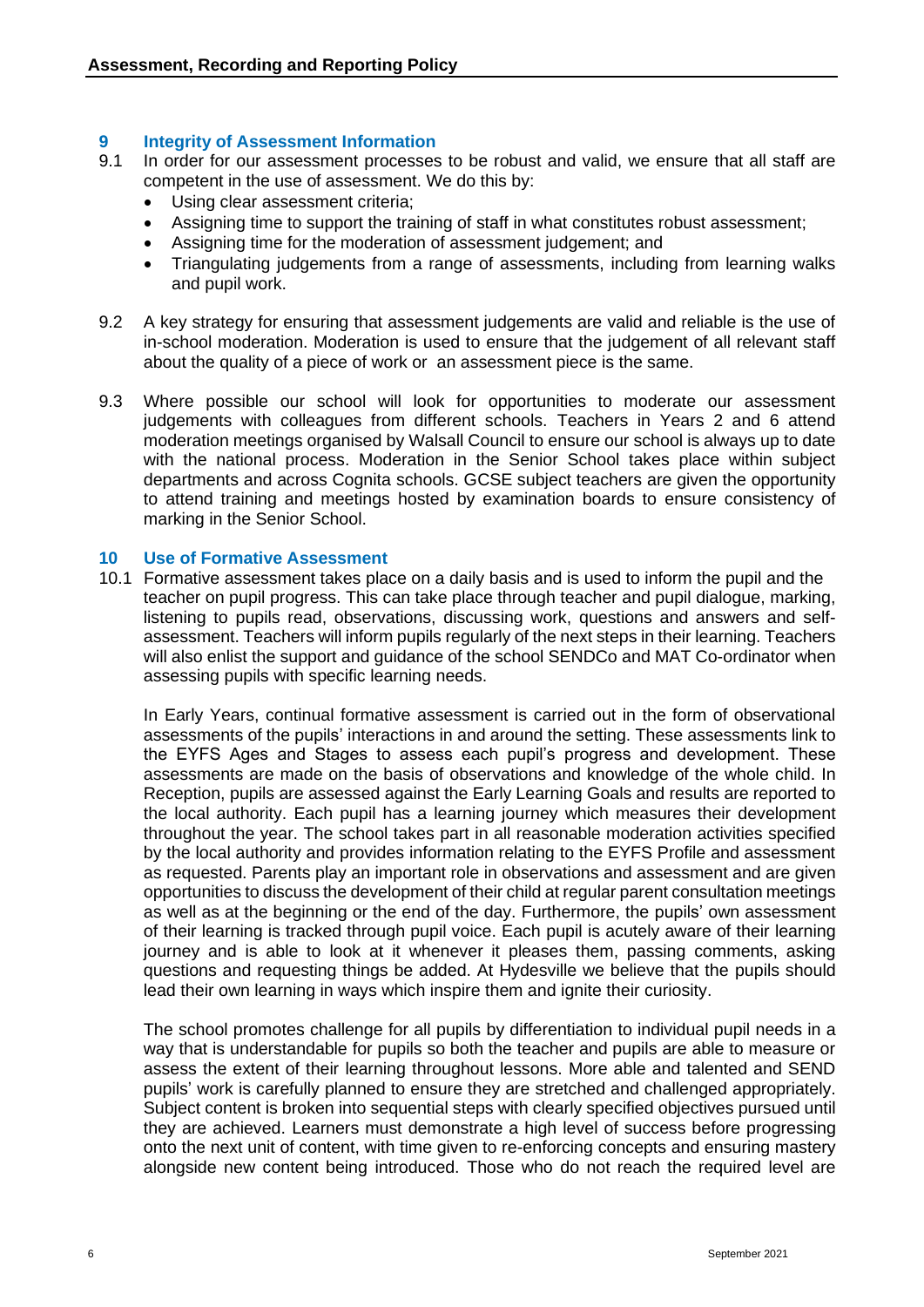provided with additional intervention, peer support, small group discussions, or homework, so that they can reach the expected standard.

Plenaries are used appropriately at the end of lessons and mini-plenaries used during lessons to assess learning and also to promote pupils' ability to reflect on how they have learned as well as what they have learned.

Pupils are given opportunities for self-assessment and peer assessment to improve their understanding of the content being taught. Oral and written feedback given by the teacher enables them to improve their learning. Teachers are reflective of their own practice and adapt teaching and learning methodologies based on assessment of pupils' learning.

In the Senior School the language of mastery and GCSE grade descriptors are used to help pupils to understand what they are aiming for. Exemplar pieces of work is shared with pupils to model expectations and high standards.

To meet the expectation of the new curriculum, the school has adopted the following vocabulary which is used in reports to parents in Years 1 to 6:

**Emerging** - good basic level of attainment reached towards EOY expectations

**Expected** – secure and consistent attainment against EOY expectations

**Mastery** – deep learning – can apply in mastery context

In the Senior School, a  $9 - 1$  grading system is used throughout Key Stages 3 and 4, so that understanding of the standard of work being produced is understood in relation to GCSE outcomes.

#### **11 Use of in-school Summative Assessment**

11.1 On-going summative tests inform the teacher how pupils are performing after a short period of time. These tests include weekly spellings, mental maths, end of unit tests, unaided writing tasks and controlled assessments (senior school only).

These tests form a picture of pupil progress and the results are used together with formative assessment to form a judgement on pupil progress which is shared with pupils and parents to encourage home school learning. Pupils are regularly tracked on the school's tracking system and the school will adopt appropriate intervention strategies to capture underperformance. Teachers will provide intervention and set individual targets to promote pupil progress.

In Years 4 to 8, CAT 4 Tests are used to inform pupils, parents and teachers of the individuals' strengths and weaknesses in subject areas and identify pupils for intervention and support.

In the Senior School, performance indicators are issued to all KS3 pupils and parents at the start of the academic year which details all of the subject knowledge and skills which will be assessed and reported on throughout the year. Progress is measured through in-school summative assessments in the short term in each subject through appropriate retrieval of content and skills-based tasks. These take the form of spelling tests in English, MFL, Humanities and Sciences, use of MyMaths in Mathematics and end of unit tests. Records are kept of all test results and pupils and parents are informed of these. Short-term and medium-term summative assessments are used to make judgements about progress during the year at each half term, both in terms of the content covered and the pupils' grasp of subject and inter-subject skills.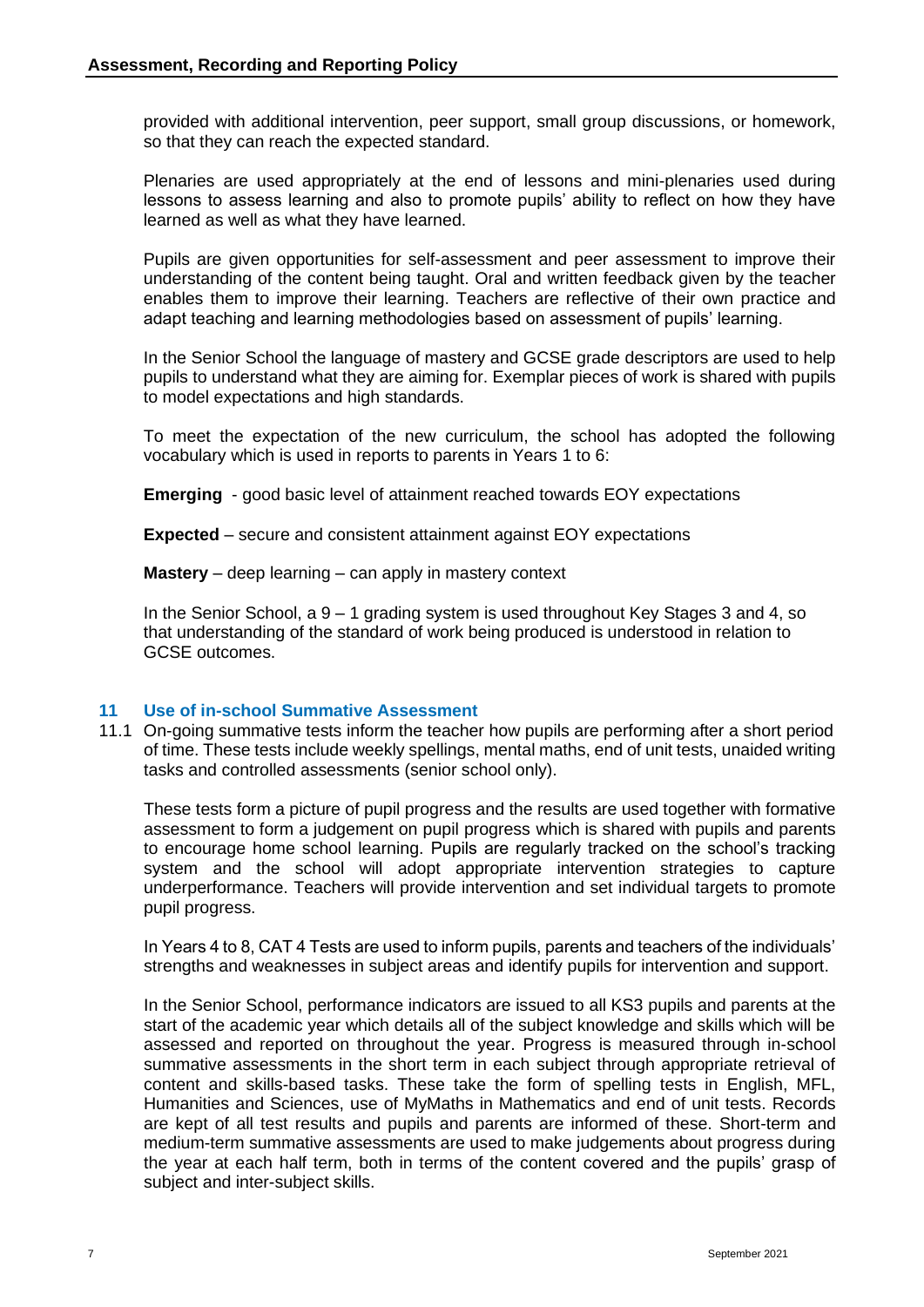Summative information given to parents is based on a variety of evidence, used to inform teaching and learning by indicating where misconceptions have occurred and where support and/or challenge may be needed to ensure pupils' mastery of essential concepts in the performance indicators.

MidYIS and Yellis tests are used to determine the minimum capability of pupils and establish individual target grades to ensure positive value added scores.

For Years 1 to 8, progress is measured year on year using GL Assessments (PTiE and PTiM) as well as teacher assessment judgements tracked on the school's system. Strengths and weaknesses are shared in pupil's written reports and verbally at parents' evening. At the end of Key Stage 4, pupils take GCSEs which are externally validated. Results are shared collectively with staff at the start of the new academic year and any area of improvement is used to inform teaching and learning.

#### **12 Inclusion**

- 12.1 Our school has high expectations of every pupil, including those with SEN and/or disability. Pupils with SEND are assessed appropriately according to their need. Adaptations will be made where this enables a more valid and robust assessment outcome. Pupils with SEND are expected to make the same rate of progress as other pupils.
- 12.2 The identification of more able and talented pupils is a process which the whole teaching and support staff participate in, as well as parents, carers and the pupils themselves. Assessment data also forms part of this process. We expect our MAT pupils to make at least the same progress as their peers.

#### **13 Recording Assessment**

13.1 It is essential that we have a coherent and understood system for recording assessment outcomes. Within our school we record data each half term using SIMS for Years 1 to 11. The Academic Development Co-ordinators publish a calendar of assessment, recording and reporting which is shared with staff, as agreed with Heads of School. Termly progress reports are discussed at senior leadership meetings and relevant sections shared with staff accordingly.

#### **14 Reporting to Parents**

- 14.1 We value our partnership with parents, and reports are one way of ensuring that parents have clear information about both pastoral and academic matters in relation to their child.
- 14.2 Reports to parents do not replace our regular dialogue with them. Any parent with a query or concern is always invited to contact the school and teachers, Heads of Schools or Headmaster. Throughout the academic year we report to our parents in the following ways:

Full school reports are issued once a year for all pupils in the school. Pupils in Years 1 to 6 also receive an interim report during the spring term. In addition, pupils in Years 7 to 11 receive a progress data report most half terms.

14.3 Parents' evening is an opportunity for teaching staff to report to parents on their child's progress. In the Nursery and Prep School, parents' evenings take place every term. In the Senior School, one meeting with all academic staff is planned in the school year (two for Year 11) and a second occasion allows pastoral concerns to be shared with the tutor.

In addition, Year 7 pupils also have an induction meeting scheduled for the autumn term. Year 9 pupils have an 'Options Evening' as well as their parents' evening. The purpose is to provide guidance on pupils' suitability on their choice of subjects. A Target Setting meeting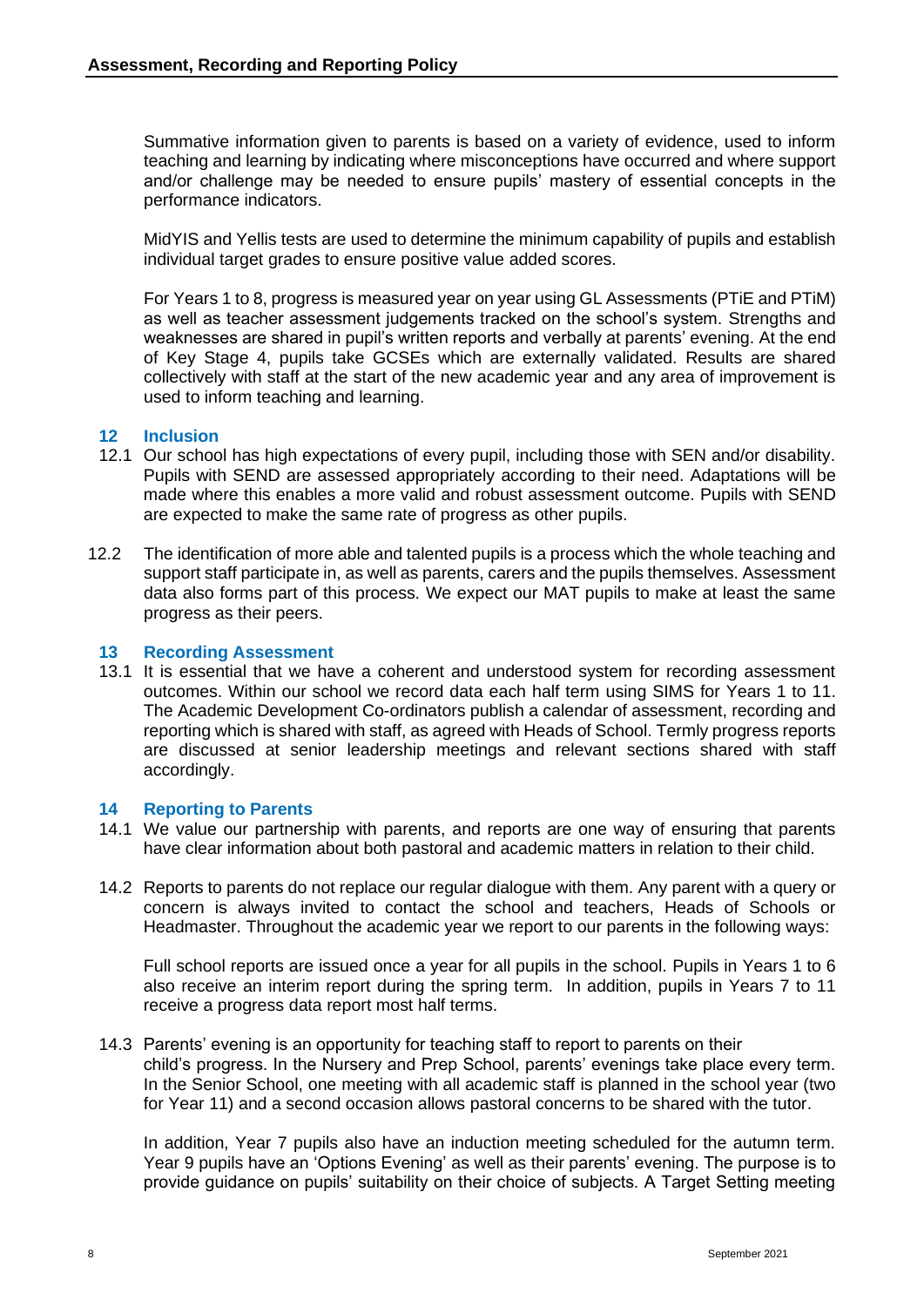also takes place in the Senior School for Years 7 to 11 which gives teachers the opportunity to discuss pupil progress and target setting.

Arrangements for the reporting schedule and parents evening are communicated to staff and communication is made with parents via the website, parentcomms, letters and the school calendar.

Appropriate guidance to staff on the criteria and how to complete reports can be provided by the Academic Development Co-ordinators.

#### **15 Evaluation**

- 15.1 This policy complies with the Independent School Standards Regulations. As is expected of us, we publish particulars of the school's academic performance during the preceding school year, including the results of any public examinations.
- 15.2 The school reviews the attainment and achievement of pupils through the Achievement Narrative. This document is reviewed regularly and ensures oversight of achievement trends within the school between agreed start and end points. Notable groups are monitored and tracked within this document. Schools share their Achievement Narrative with their Director of Education for challenge.

#### **16 Responsibility**

- 16.1 The person with responsibility for the overview and yearly evaluation of this policy is Warren Honey (Headmaster). However, all staff are responsible for ensuring this policy is implemented and acted on.
- 16.2 When evaluating the use and impact of this policy, our school leaders will evaluate the extent to which:
	- Assessment information is gathered and used to inform teaching and learning, including ensuring that pupils falling behind or those with SEN and/or disabilities and MAT are supported in their learning; and
	- Assessment information is shared with parents to help them support their children.
- 16.3 When evaluating the accuracy and impact of assessment, our school leaders will evaluate the extent to which:
	- Teachers use assessment for establishing pupils' starting points;
	- Teachers use assessment to modify teaching so that pupils can achieve their potential by the end of year or key stage;
	- Assessment draws on a range of evidence of what pupils know, understand and can do across the school's curriculum;
	- Teachers make consistent judgements about pupils' progress and attainment, for example within a subject, across a year group and between year groups; and
	- The use of assessment is leading to the improved progress of all pupils.
- 16.4 When evaluating the effectiveness of leadership and management, Cognita, through our DE, will consider:
	- The effectiveness of the actions our school leaders take to secure and sustain improvements to teaching, learning, attainment and progress; and
	- How effectively our school leaders monitor the progress of groups of pupils (e.g. gender, SEN, more able and talented, EAL) to ensure that none fall behind and underachieve.